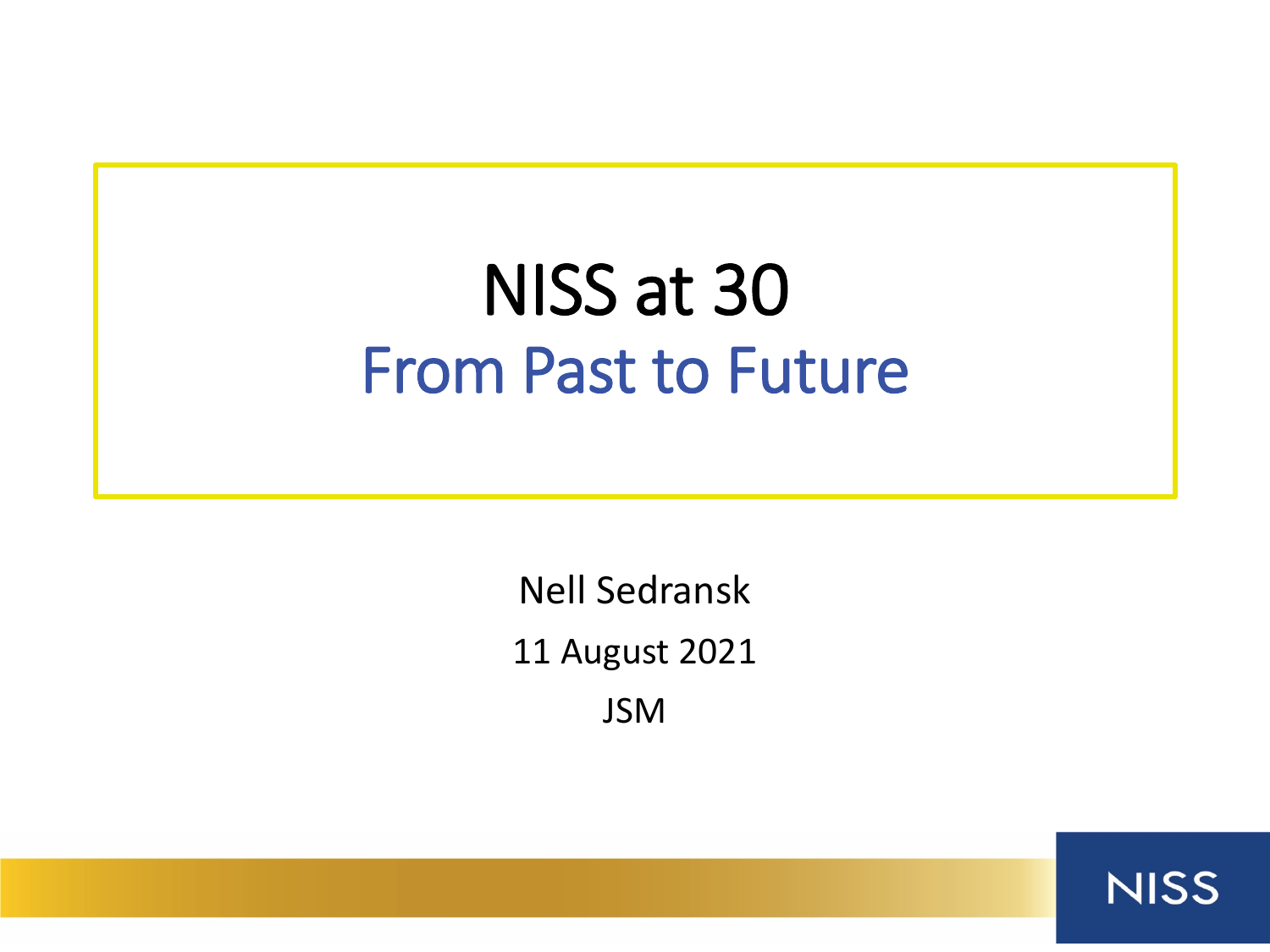

#### From Past to Future

- Starting Point
- NISS Continual Renewal and Evolution
- Paths for Each Decade
- NISS Poised for Future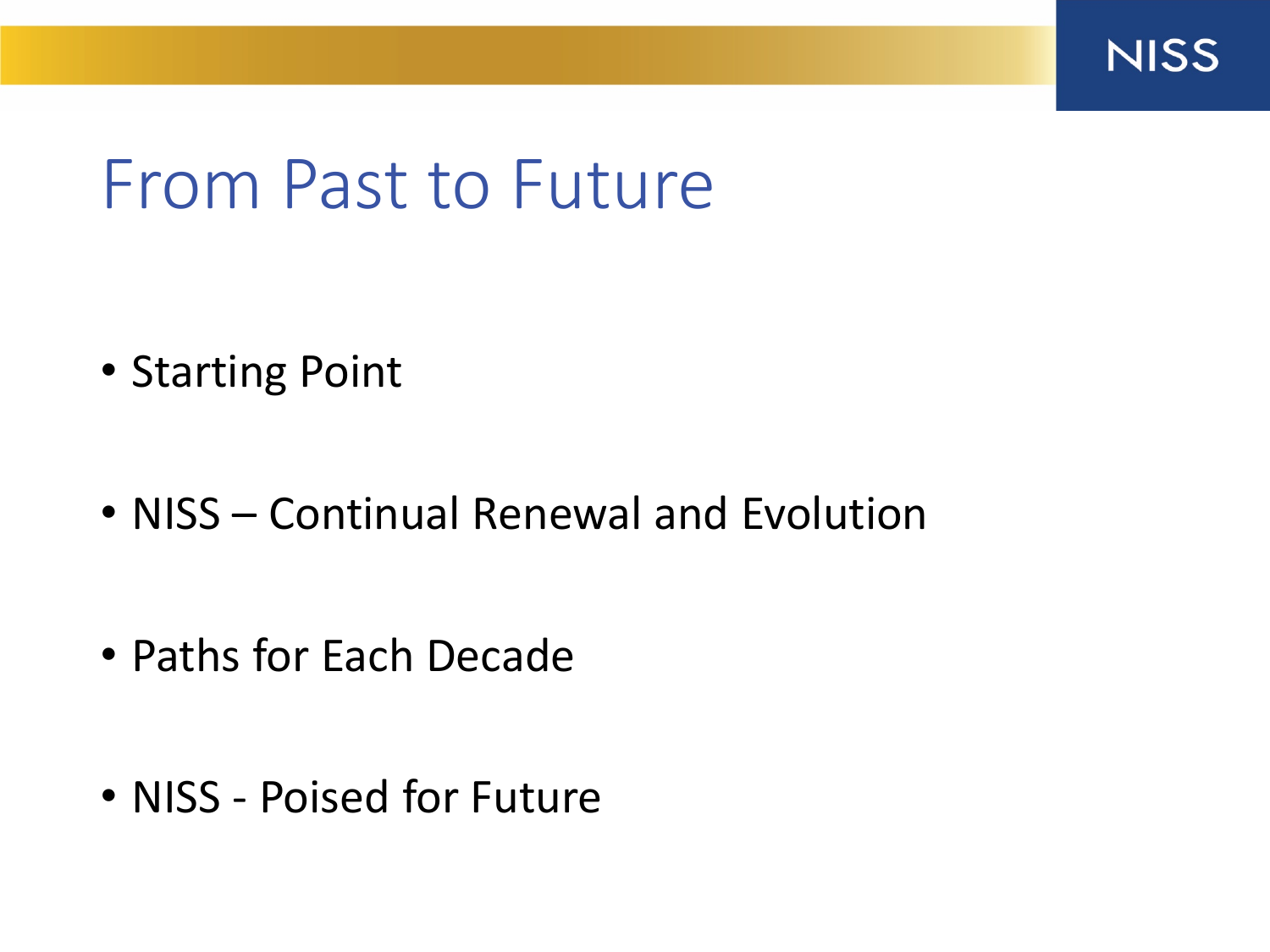#### Starting Point: Original Mission

*An institute focused on cross-disciplinary research between statistics and other fields that also fosters related activities, workshops and training to promote fruitful collaboration among statistical researchers and other scientists.* 

*The institute should identify important societal problems, form research teams to attack these problems, establish postdoctoral fellowships, organize workshops for scientists and for statisticians and stimulate curricular improvement.*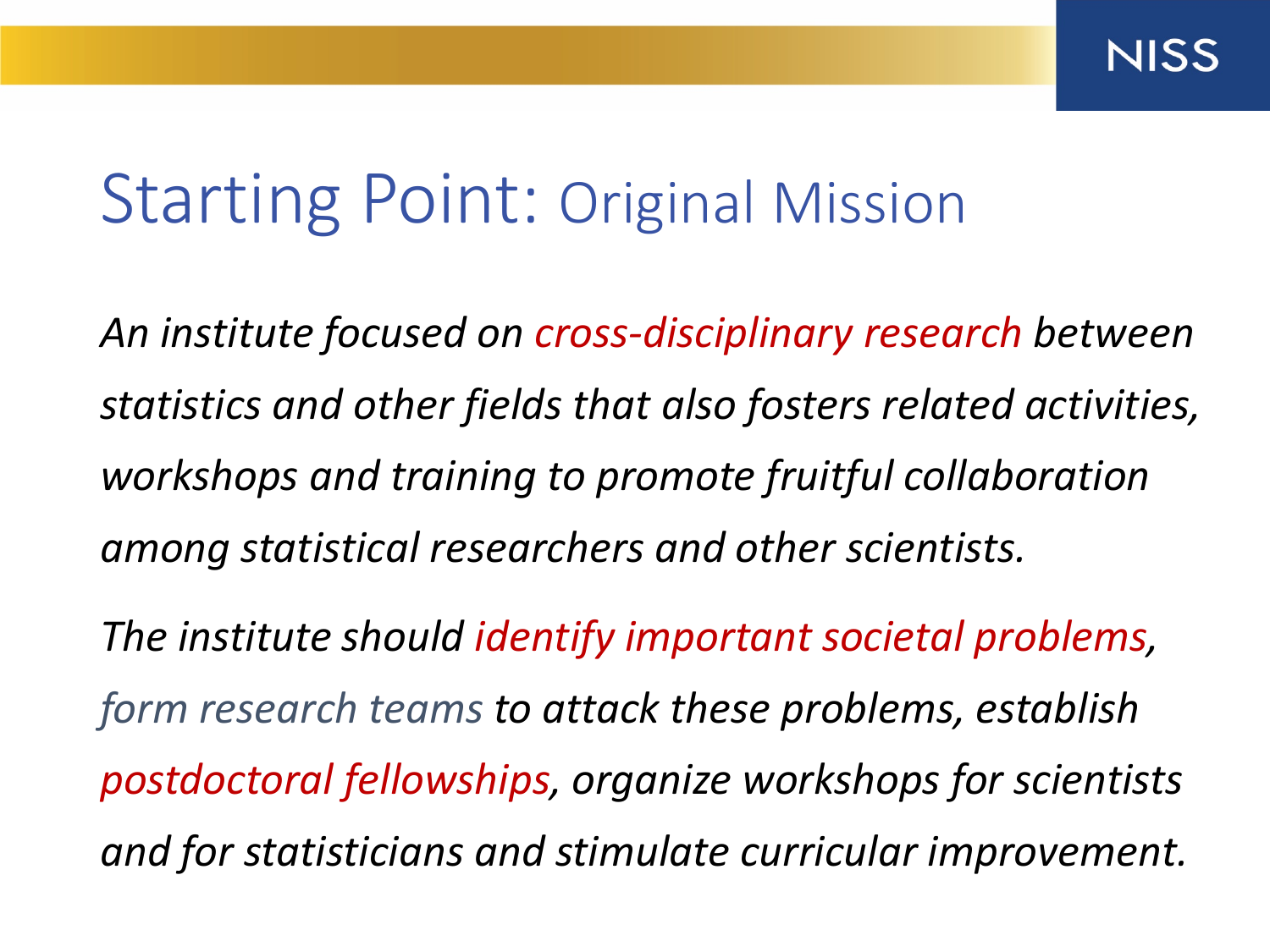#### Starting Point: Principal Roles

- **Resource** for high-impact research at critical interfaces between statistics and disciplinary science, as well as between industry/government and academia.
- **Sentinal** for emerging issues where statistics can make key contributions
- **Catalyst** for combining requisite research expertise to solve data-driven problems of national importance, as foundation for evidence based decisions by policymakers, and/or for advances in science
- **Support** for career development at all levels with special emphasis on early career statisticians and data scientists
- **Nexus** for engagement of the national community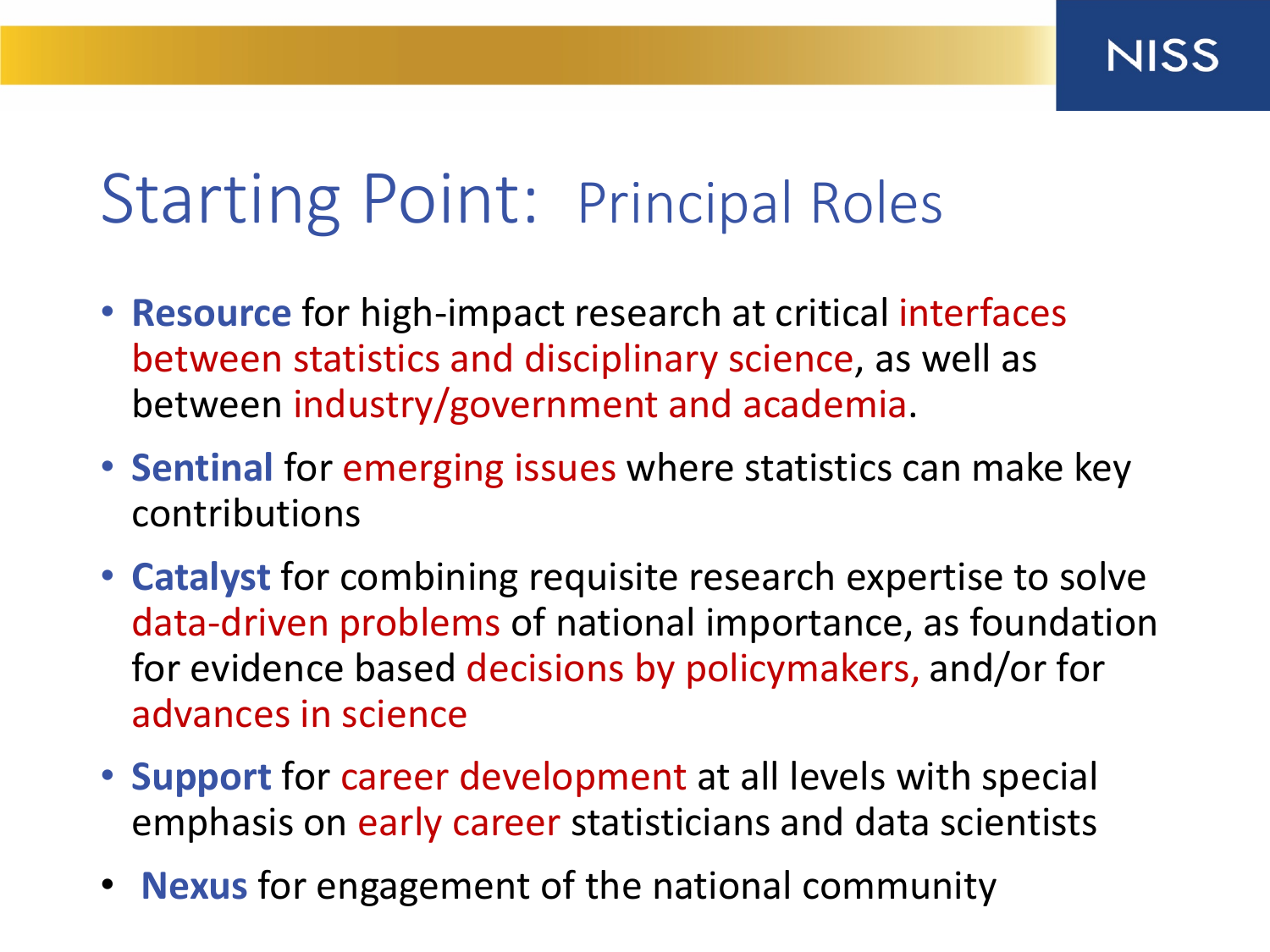# Continual Renewal and Evolution

- Changing Challenges for Statistics
- Structural Change
- Agility
- Expansion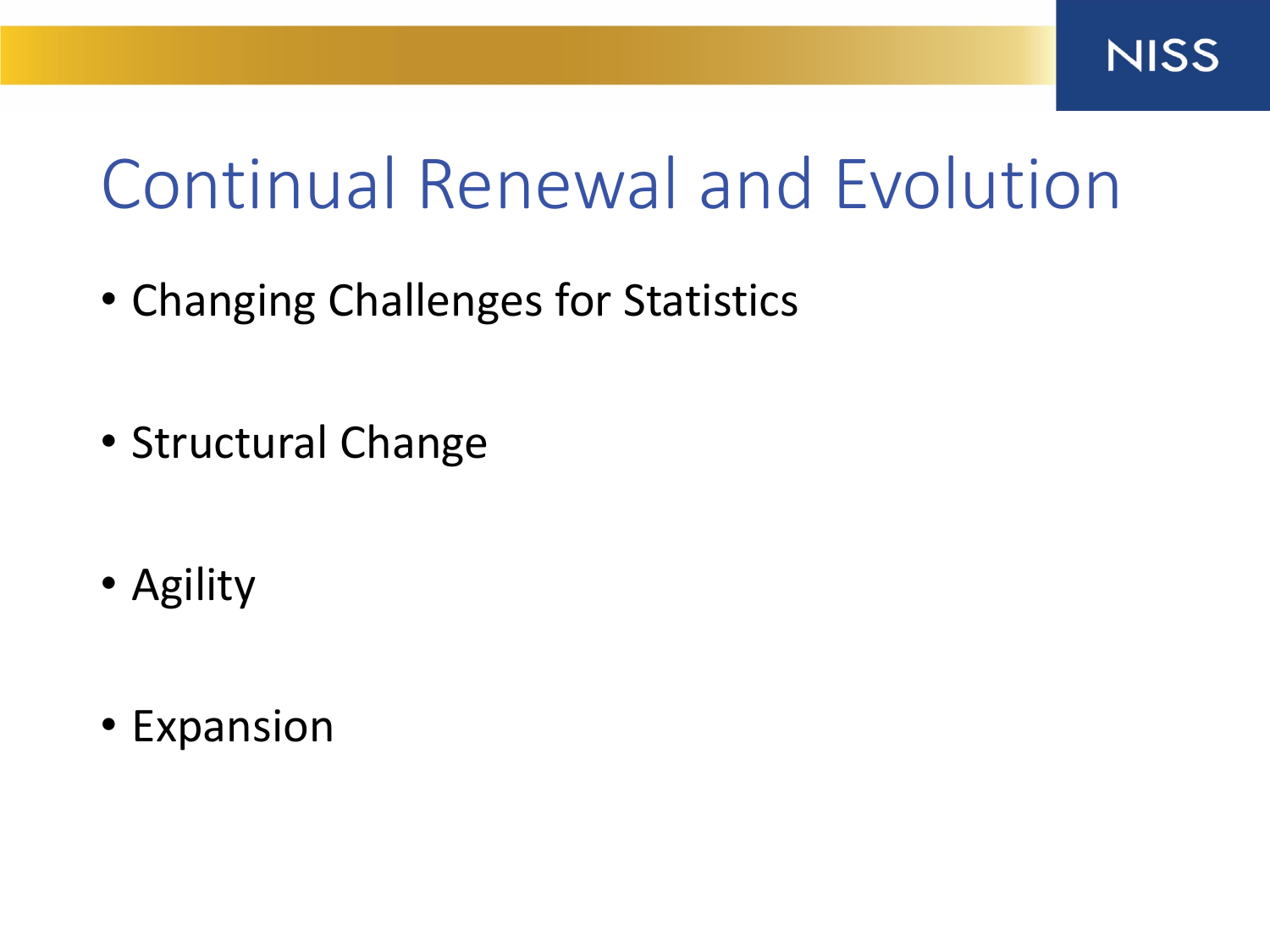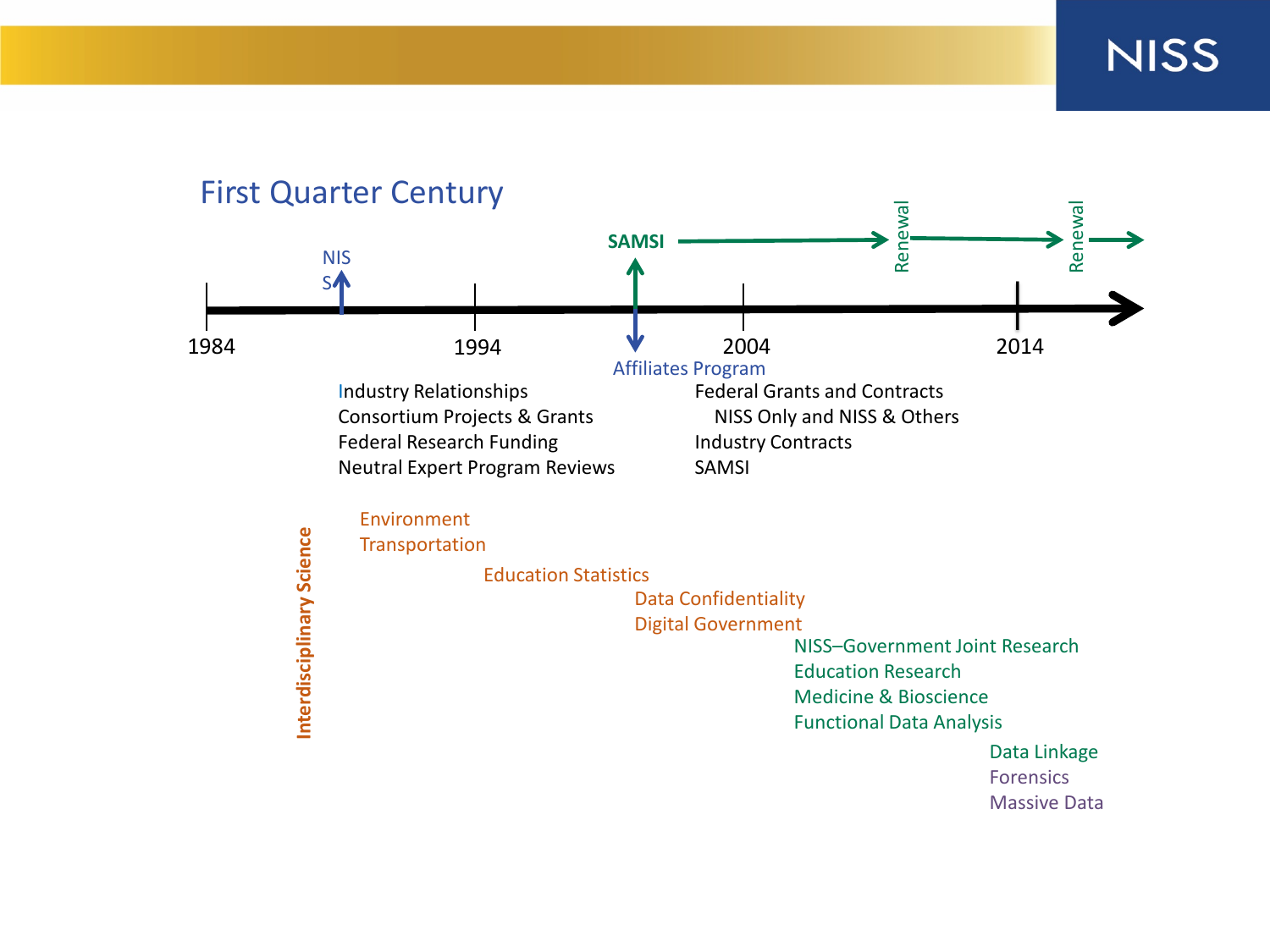

#### Paths – First Decade

- Multi-disciplinary
- Multi-institutional
- New roles for statistics
- NISS Building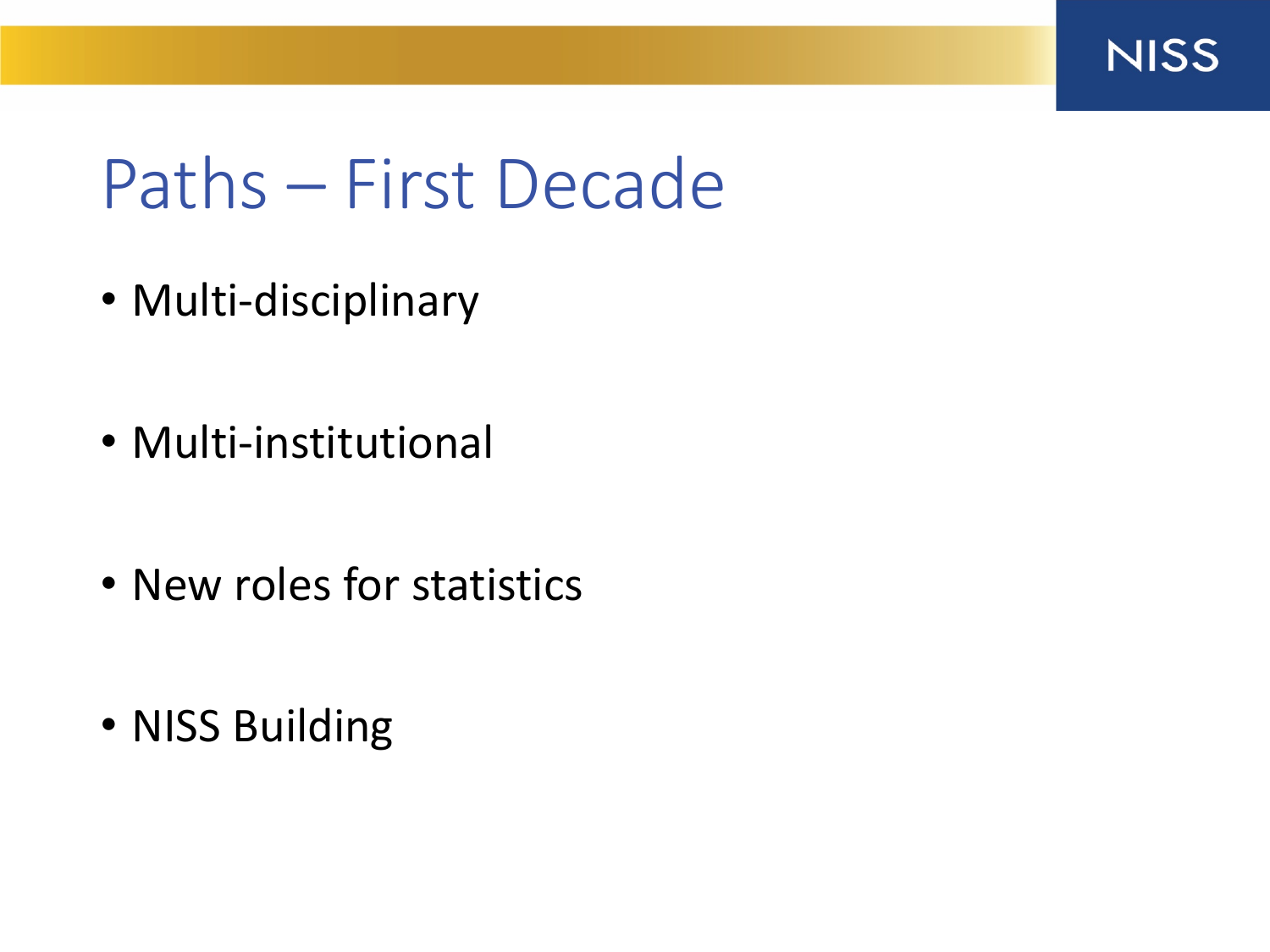

### Paths – Second Decade

- Affiliates
- SAMSI
- Research Programs
- Inter-sector Projects
- High-impact Research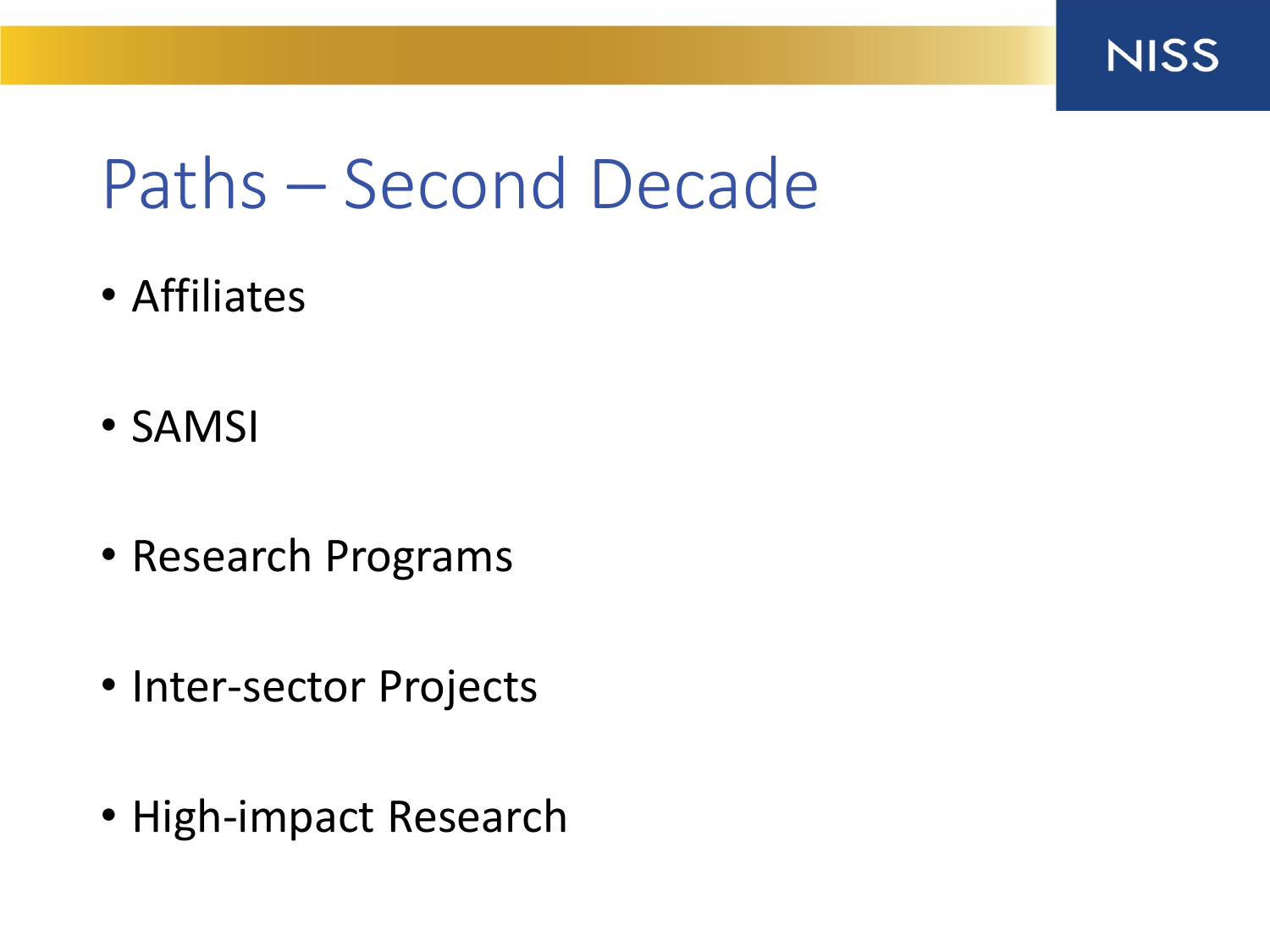

#### Paths – Third Decade

- Post-Doc Program Active Mentoring
- Collaborations Long-term Partnerships
- Resource for Expertise
- High-impact Projects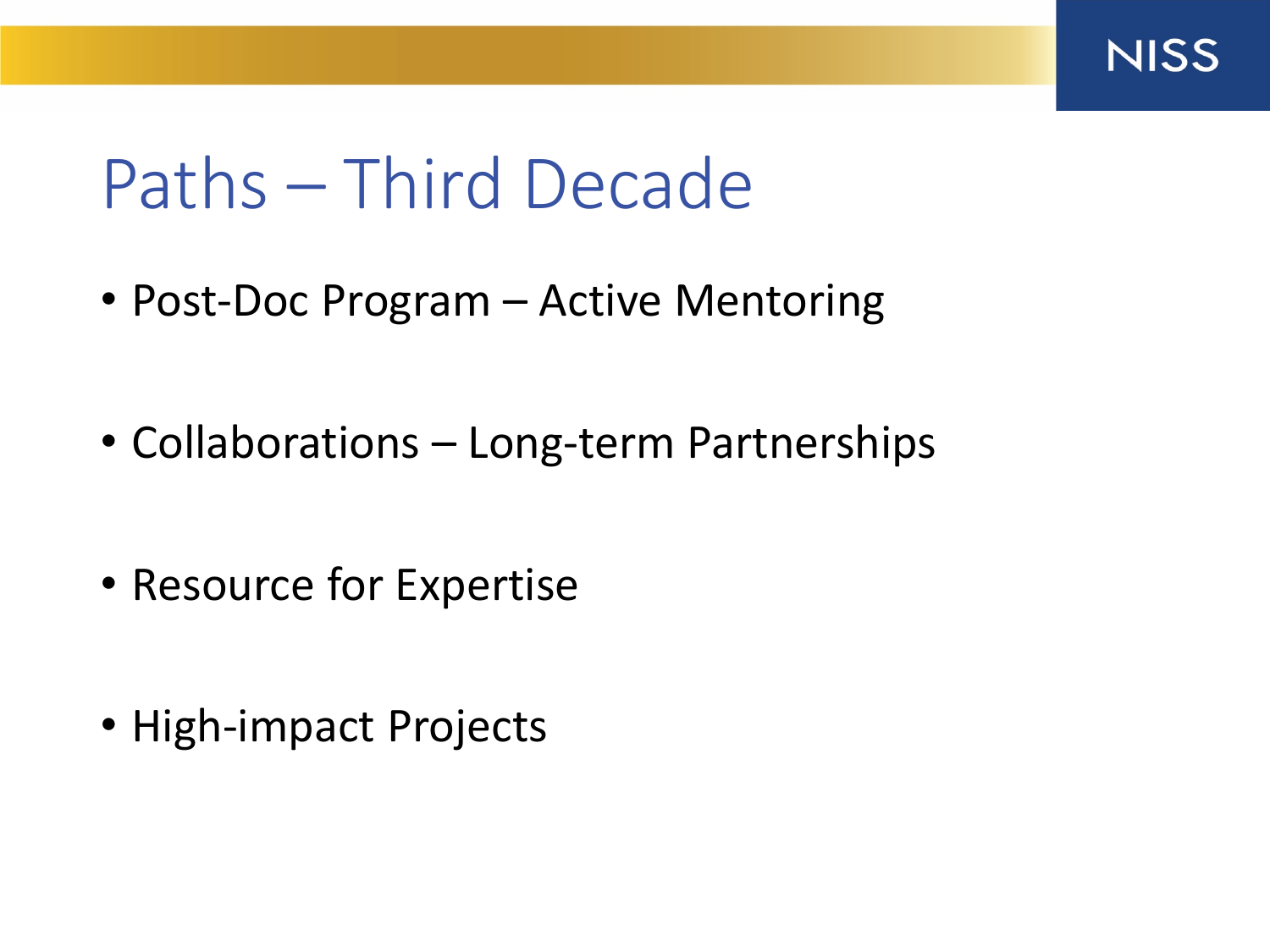

#### Paths – Third Decade

- Move to DC Multiple Hubs
- New Emphasis on Statistics Community
- New Engagement of Junior Colleagues and Early Career Statisticians
- NISS-Online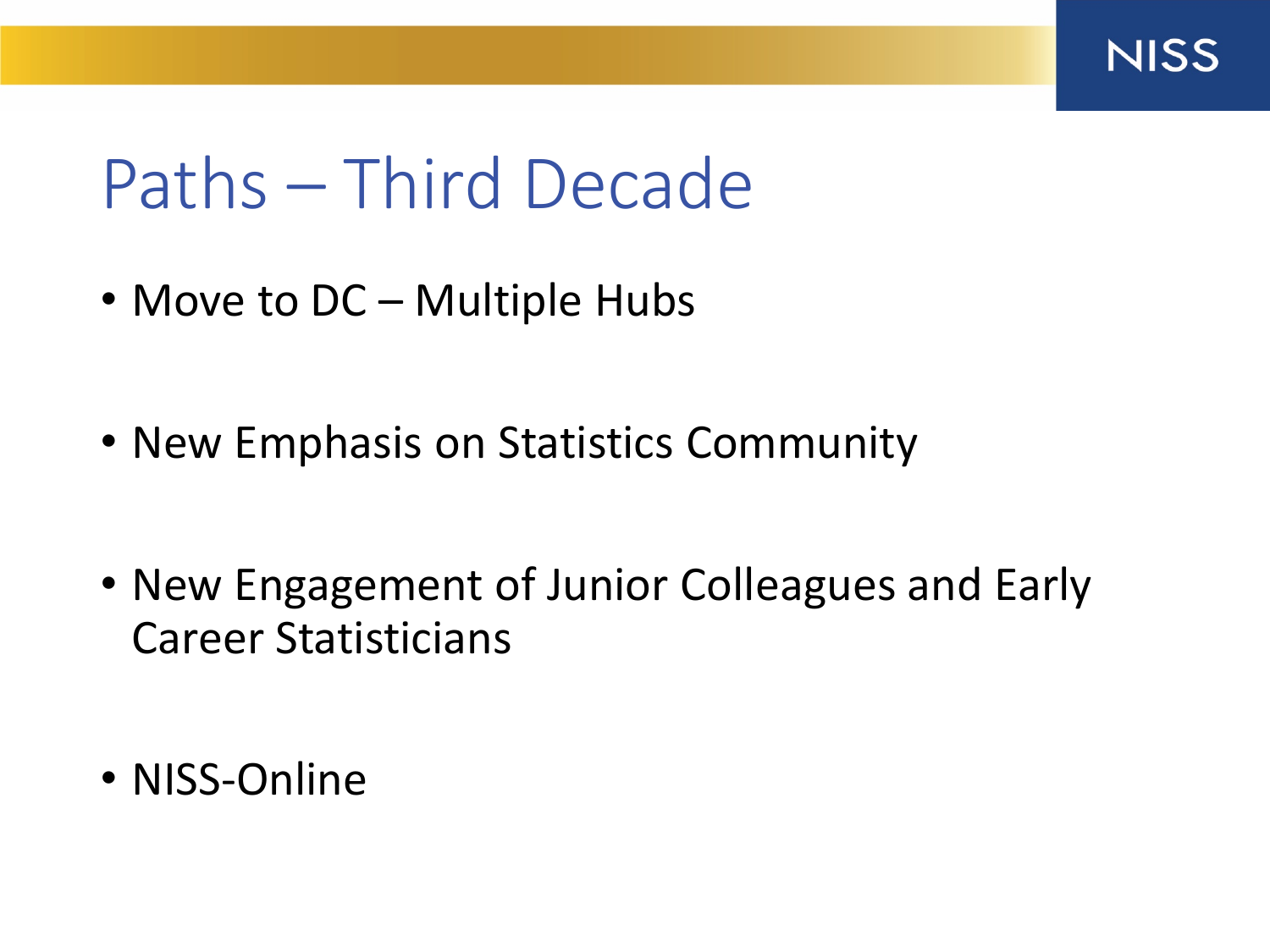# Poised for Future: Capabilities

- Assembling Expertise
	- Small Scale Panels, Working Groups
	- Large Scale Problem Owners, Statistics Community
- Early Career Support
	- Writing Workshops
	- Career Fairs, Graduate Student Network
	- Postdoctoral/Predoctoral Research Experiences
- Expansion and Outreach
	- Affiliates Program Webinars, conferences
	- Ingram Olkin Fund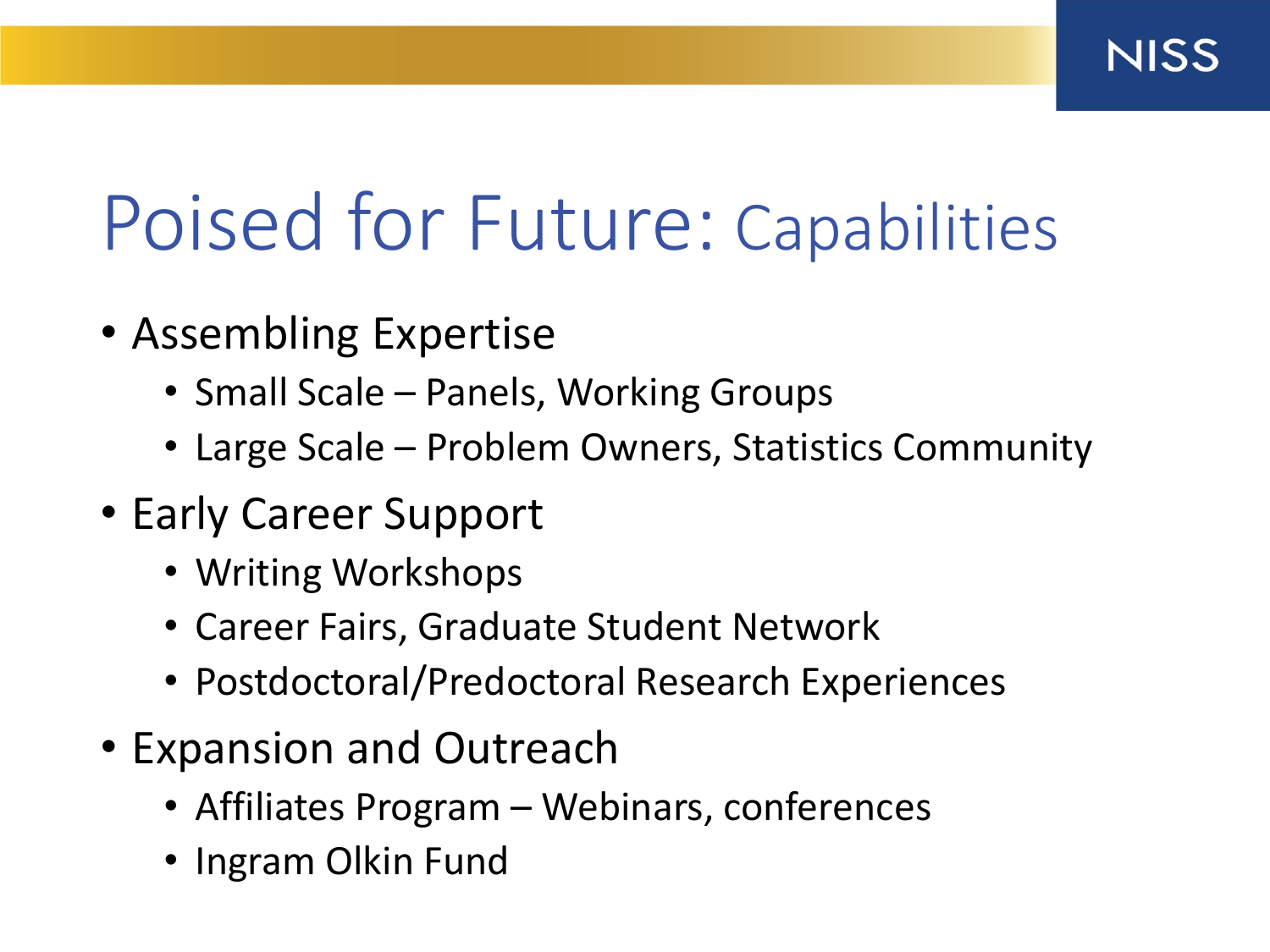# Poised for Future: Accomplishments

- Projects with Impact
	- Model-based Inference: NAEP Scores, Crop County Estimates
	- Statistics-based Privacy Protection: NCES Plausible Values, Data- base publication
	- Redefining Demographics: US Census of Agriculture, GIS-based SES Index
- Breadth
	- Health Sciences: Cardiac Function, Syndrome Surveillance, Proteomics
	- Survey Sampling: Census Research Network, NCES, USDA, Census, BLS
	- Education: Online Reading/Research Process v Task Assessment
	- Data Security / Data Privacy Methodology
	- Environment
	- Transportation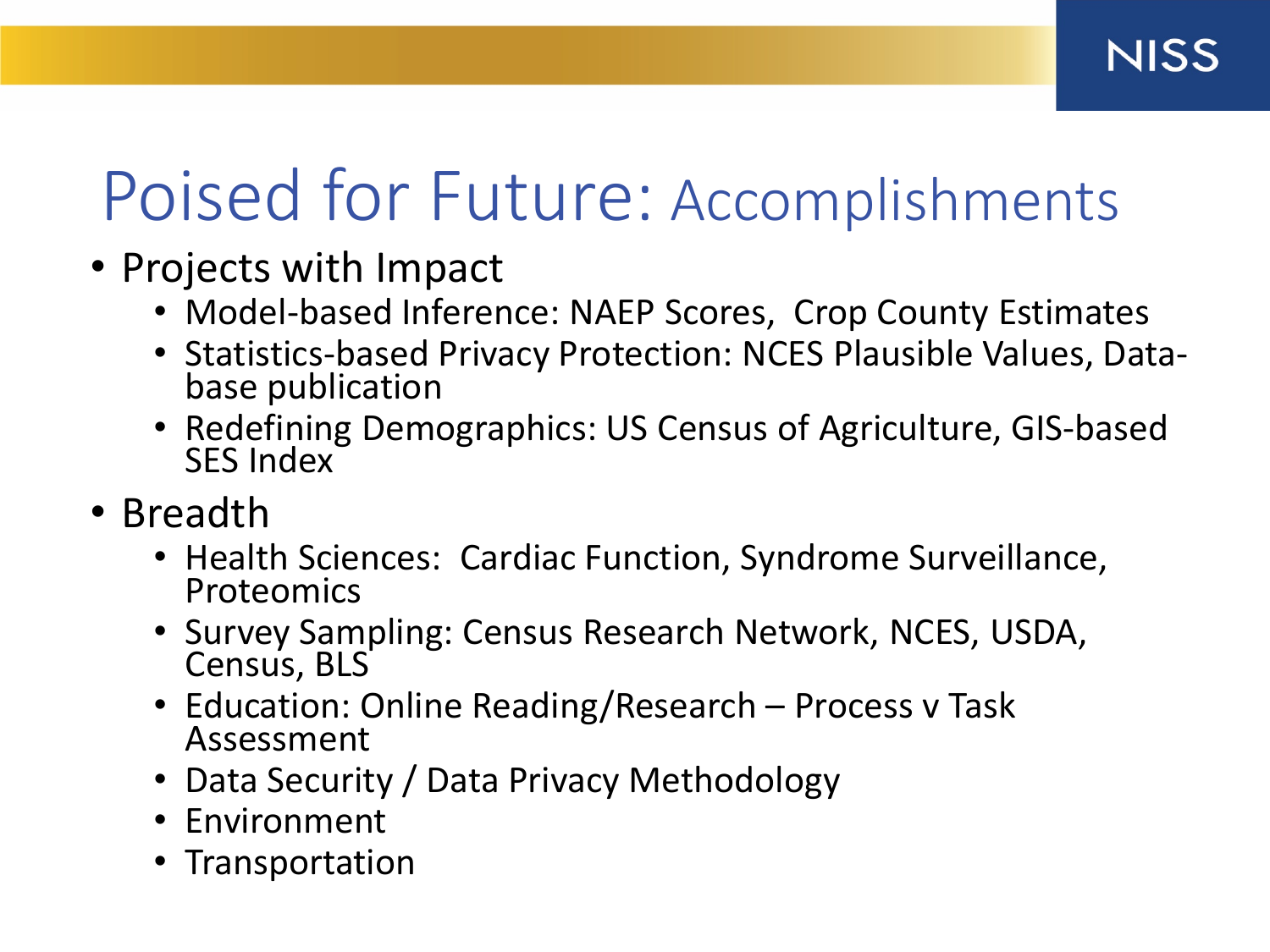

#### Poised for Future: Challenges for Statistics

- Changing Data Science
	- Integrating AI into Simulation & Modeling
- Changing Data Demands
	- Finding Metrics for Evaluation: Research Portfolios
	- Framing a Process for Infrastructure Evaluation
- Changing Objectives
	- Providing Specific High-resolution Solutions
	- Beyond the Generic: Taking Theory & Methodology into Practice